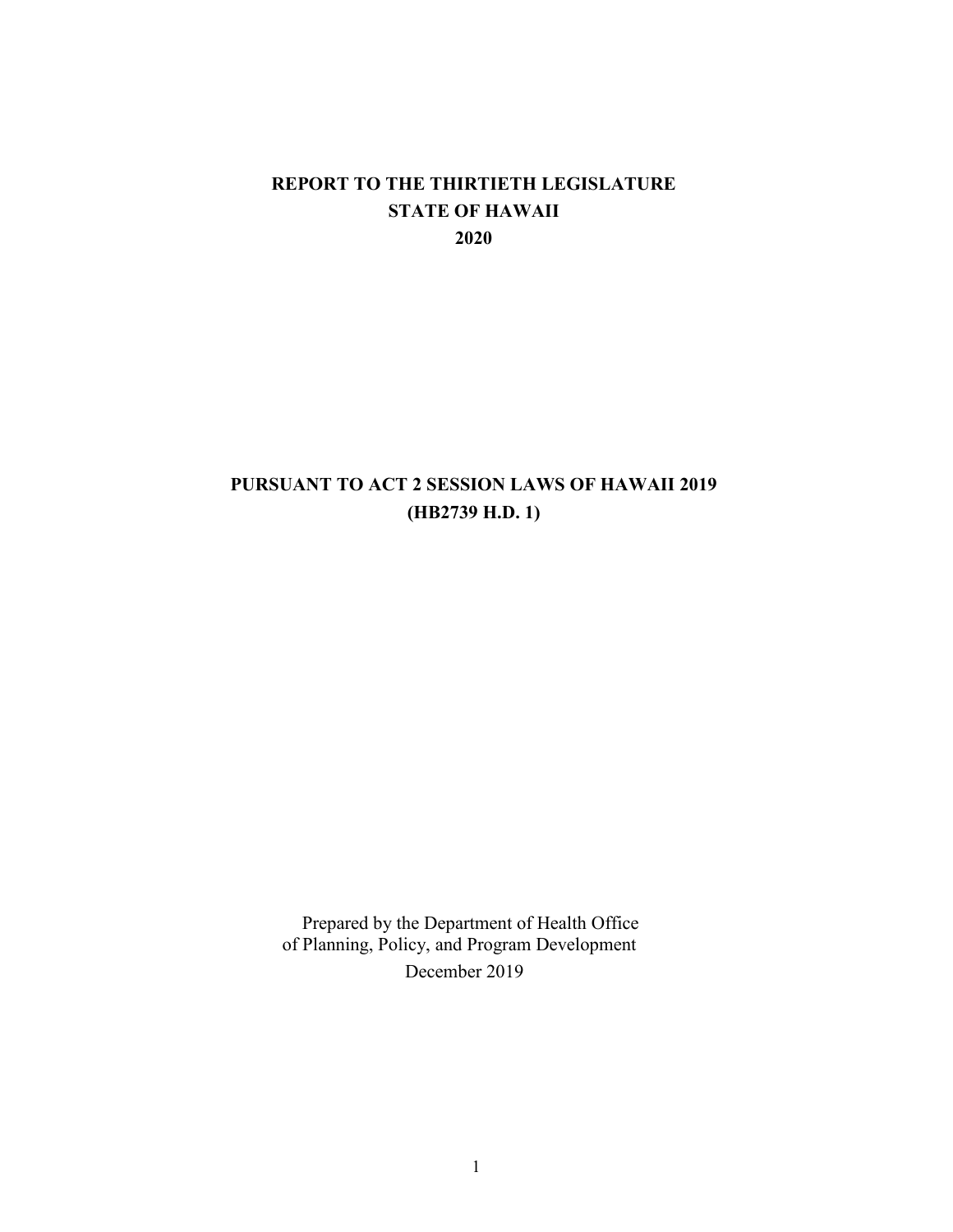#### Executive Summary

The information compiled in this report is an analysis of the implementation of the Our Care, Our Choice Act including any implementation problems and any proposed legislation. It covers activities from the establishment of the OCOCA board on July 31, 2018 through December 26, 2019.

To date, there were a total of twenty-seven (27) qualified patients who received aid-in-dying prescriptions. Of those twenty-seven, nineteen (19) patients expired. Of those patients who expired, fifteen (15) patients died due to some form of cancer, fourteen (14) ingested aid in dying medications, and five (5) did not ingest the aid-in-dying medication. Eighteen (18) patients who expired had private insurance and/or Medicare and one (1) indicated United Health Care as the insurer. DDMP2 was the primary aid in dying medication prescribed with DDMA being least prescribed at six (6) times. Twelve (12) attending physicians wrote prescriptions during this reporting period. Only one attending physician was located on the neighboring islands on Hawaii island. **There were no reported complications due to ingesting the medications.**

The eligibility process from the first oral request to the date of receipt of the written prescription was an average of 34 days. The average waiting period was 27 days with the shortest waiting period being 20 days.

The major findings since implementing the OCOCA are 1) lengthy waiting periods (i.e. 20 days is too long); 2) patient and provider difficulty navigating the process amongst non-integrated, private practicing health care providers as opposed to integrated health care systems such as Kaiser Permanente, and 3) access to available and practicing health care providers especially mental health care providers. These findings were collected from a health care provider summit on October 21, 2019.

#### Introduction

Act 2, Session Laws of Hawaii (SLH) 2018, authorized Hawai'i residents with a terminal illness and six (6) months or less to live may request medical-aid-in-dying prescriptions under the OCOCA. To help patients and providers understand the process required by law, the DOH launched a new page on its website where all required forms, instructions, and frequently asked questions can be accessed.

The law establishes eligibility criteria and safeguards to ensure a secure, compassionate, and patient-centered end-of-life process. There are also additional regulatory requirements to address concerns about misuse. Patients interested in seeking a prescription are encouraged to enroll in hospice.

To meet eligibility criteria patients must be:

- 1. Age 18 or older an a Hawai`i resident;
- 2. Able to take the prescribed medication themselves;
- 3. Able to make two oral requests not less than 20 days apart to their attending physician;
- 4. Able to provide one written request after meeting eligibility criteria from all three (3)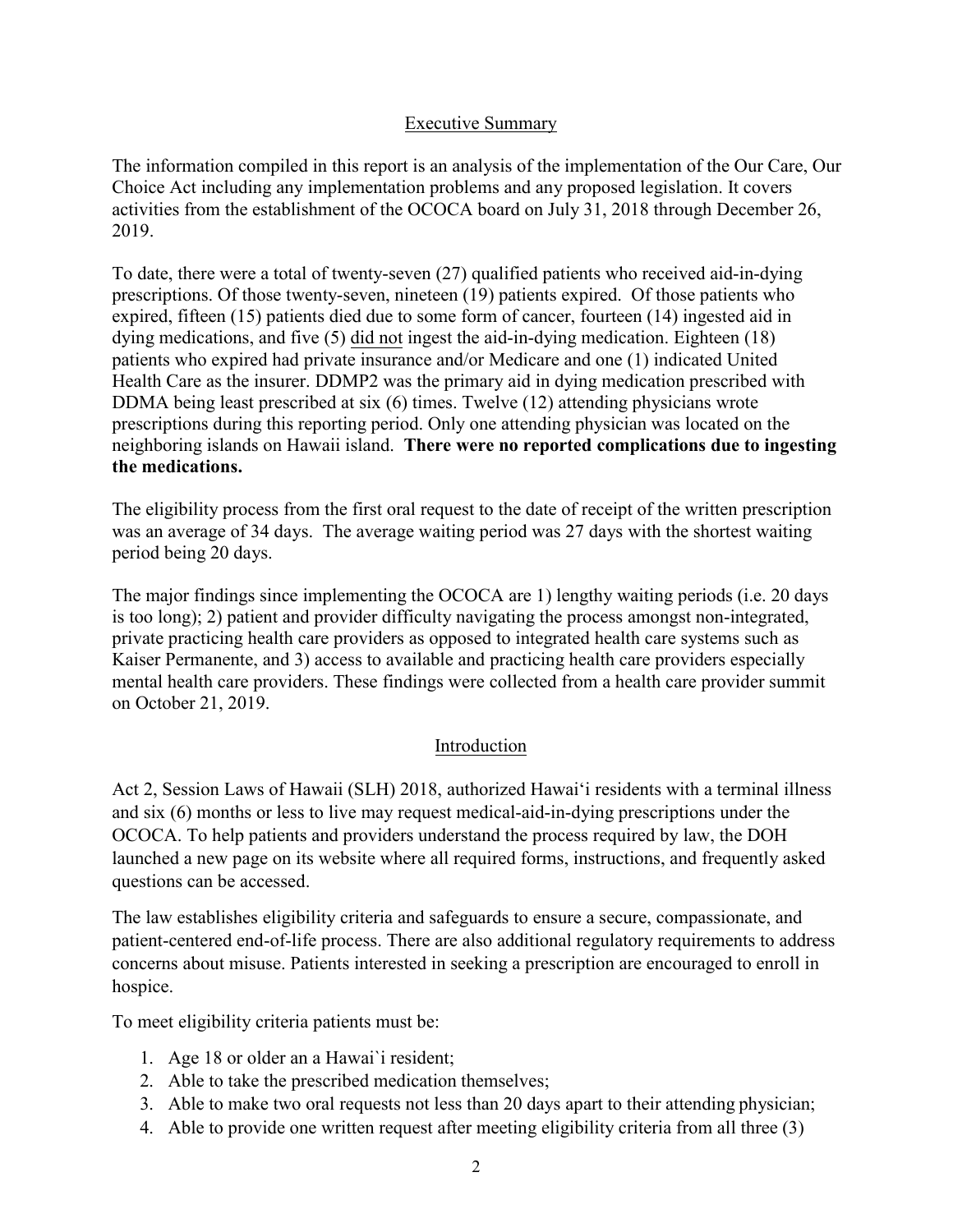health care providers; and

5. Mentally capable to make an informed decision.

Details of the eligibility process may be accessed on the DOH's website here: <http://health.hawaii.gov/opppd/ococ/>

#### Implementation Review and Analysis

#### **OCOCA Advisory Board**

The DOH implemented Act 2 by establishing a five-member OCOCA Advisory Board that held its first meeting on July 31, 2018 followed by consecutive meetings on August 31, 2018, November 29, 2018, and December 7, 2018.

The OCOCA Board Members are listed in the table below:

| <b>Member Role</b>           | <b>Board Member</b>       |
|------------------------------|---------------------------|
| Chair – Director of Health   | Bruce S. Anderson, Ph.D.  |
| <b>Medical Educator</b>      | Lee Buenconsejo-Lum, M.D. |
| Palliative Care Specialist   | Rae Seitz, M.D.           |
| Non-Medical Community Member | Malachy Grange            |
| Hospice Care Specialist      | Brenda Ho                 |

OCOCA Advisory Board Staff: There were two DOH employees who served as staff to the OCOCA Advisory Board. Staff members located in the Office of Planning, Policy, and Program Development are Lorrin J. Kim, Chief Policy Officer, and Laura K.M. Arcibal, State Telehealth and Health Care Access Coordinator.

#### **Permitted Interaction Groups:**

Two permitted interaction groups were established following board approval. One permitted interaction group was formed to review and comment on the development of the website and forms. The second permitted interaction group was formed to address community resources. Under the review, guidance, and final approval of the OCOCA Advisory Board, the website and its forms were finalized and made accessible online before the law went into effect on January 1, 2019.

#### **Board Meeting Minutes:**

Board meeting minutes may be accessed here: [https://health.hawaii.gov/opppd/meetings](https://health.hawaii.gov/opppd/meetings-reports/)[reports/](https://health.hawaii.gov/opppd/meetings-reports/)

OCOCA Advisory Board discussions resulted in the development of a website to 1) inform both patients and their families, and health care providers of the law and its process; and 2) provide forms for both providers and patients implement the process, document eligibility, and report information required under Act 2. To start the eligibility process, patients and providers must access the website and download its forms here: <https://health.hawaii.gov/opppd/ococ/>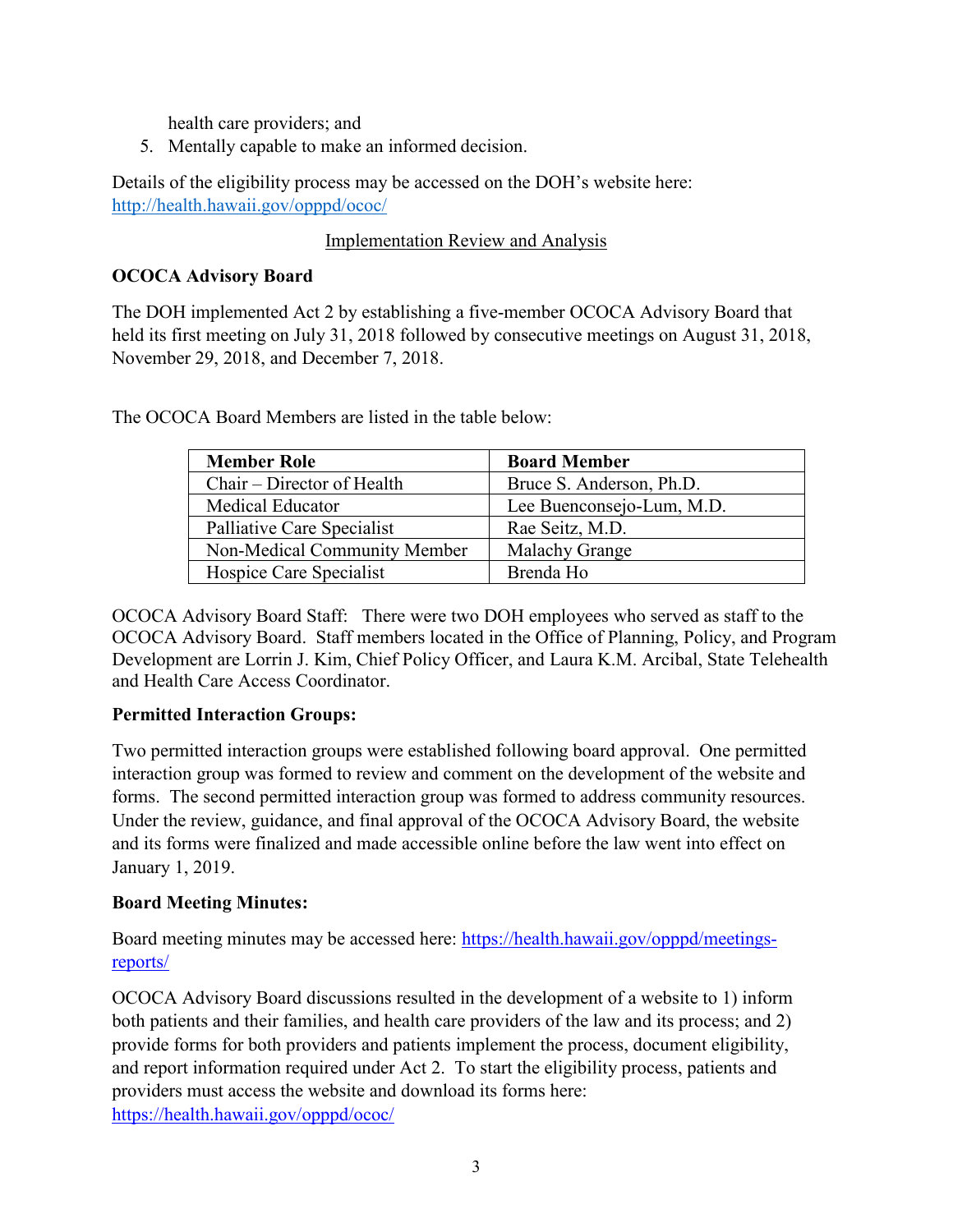On the website, patients are informed to start early and talk with their attending physician. Patients are strongly encouraged to enroll in hospice to ensure all end of life care options are available to them and to become familiar with eligibility requirements as he or she works closely with their attending physician and his or her health care team. Health care providers are also informed on the website about the law, the eligibility timeline and criteria, and the OCOCA required forms reportable to the DOH.

Following execution of the website and its forms, the DOH received its first completed forms in March 2019. On the first report, it took 48 days between the first oral request to the date of the patient's written prescription. The waiting period between the first oral request and second oral request was 24 days. To date, the average is 34 days between the first oral request to the date of written prescription compared to 48 days. And the current average waiting period is 27 days. The longest waiting period of one patient was 100 days between the first and second oral request compared the minimum requirement of 20 days.

Community inquiries to the DOH are minimal via email or phone call and are responded to promptly. Information requested is generally on the gathering of information about the OCOCA for which the response is either to direct the individual to the website or answered directly.

#### **Community Education Events**

To further inform patients and health care providers, continuing medical education events were held on February 1 and 2, 2019 at the Queen's Conference Center Auditorium and University of Hawaii, John A. Burns School of Medicine, respectively. Other learning opportunities were provided in the private sector, for example at the annual meeting of the Hawaii Pharmacists Association and the annual meeting of the Health Information Management Association of Hawaii.

On October 21, 2019, a health care provider summit was held to capture feedback from participating health care providers, care navigators and support staff. Notes collected from the facilitated meeting captured the group's feedback that is summarized in the bulleted items below.

- Recognized the need for patient continuity and navigation such as the use of care navigators to assist patients through the process in identifying and accessing participating providers in the community;
- Recognized the need for continuity and navigation of the process amongst providers in the community versus within large integrated systems such as Kaiser Permanente;
- Recognized the importance of developing relationships amongst community providers in the palliative care, hospice care, and health care provider communities especially in private practice versus large integrated systems such as Kaiser Permanente;
- Recognized the challenges in accessing available and participating health care providers and especially mental health care providers;
- Recognized process recommendations whereas the waiting period is too long (i.e. patient illness progresses whereby he or she is unable to swallow the medications or limited access to attending physicians who then take leave); and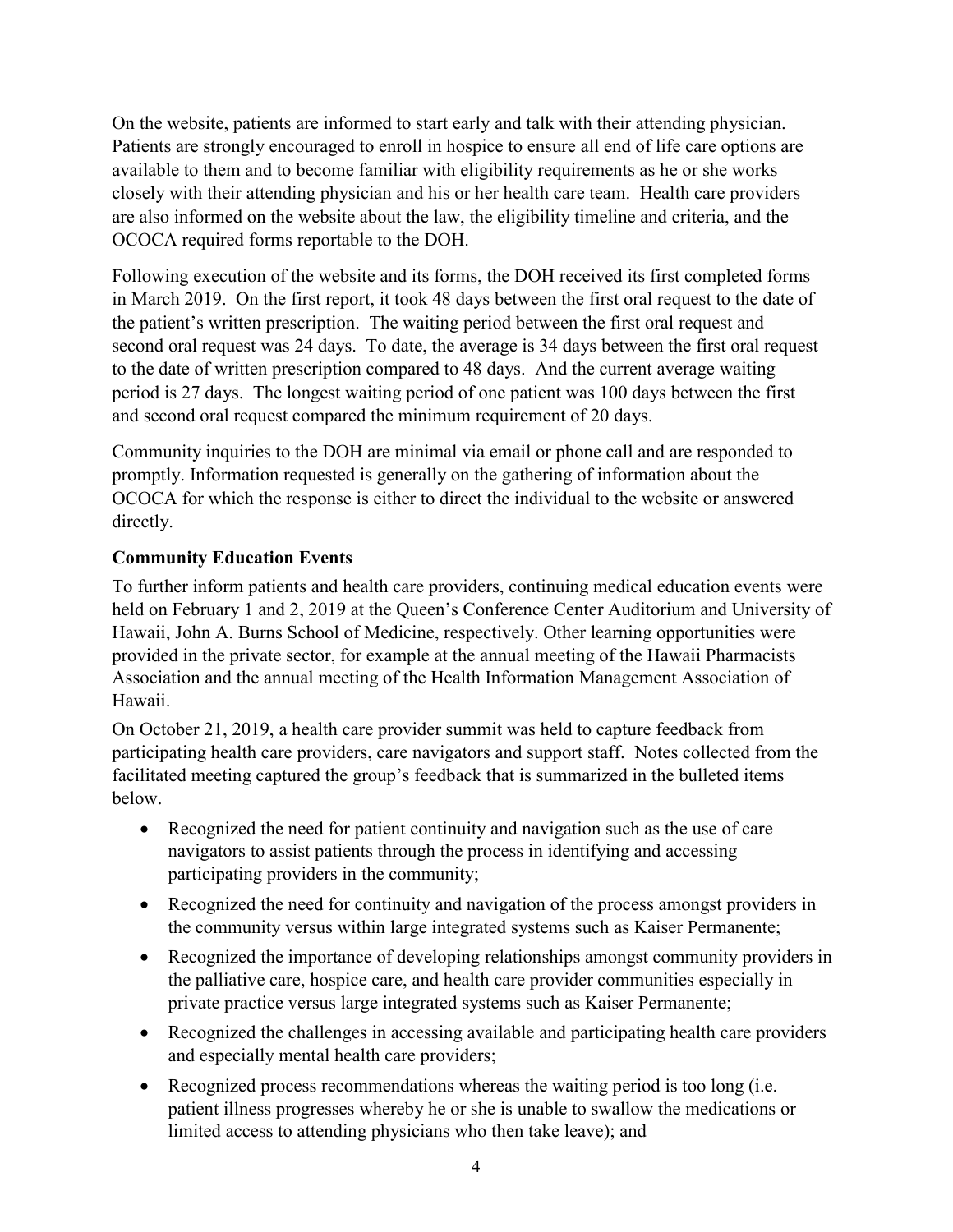• Recognized concerns about medication disposal and need for information about its process.

#### **Legislative Recommendations**

In closing, the DOH recommends the following changes to the OCOCA.

- 1. Waiver of waiting periods if the attending provider and consulting provider agree that patient death is likely prior to the end of the waiting periods; and
- 2. Authorizing advance practice registered nurses to serve as attending providers for patients seeking medical aid in dying.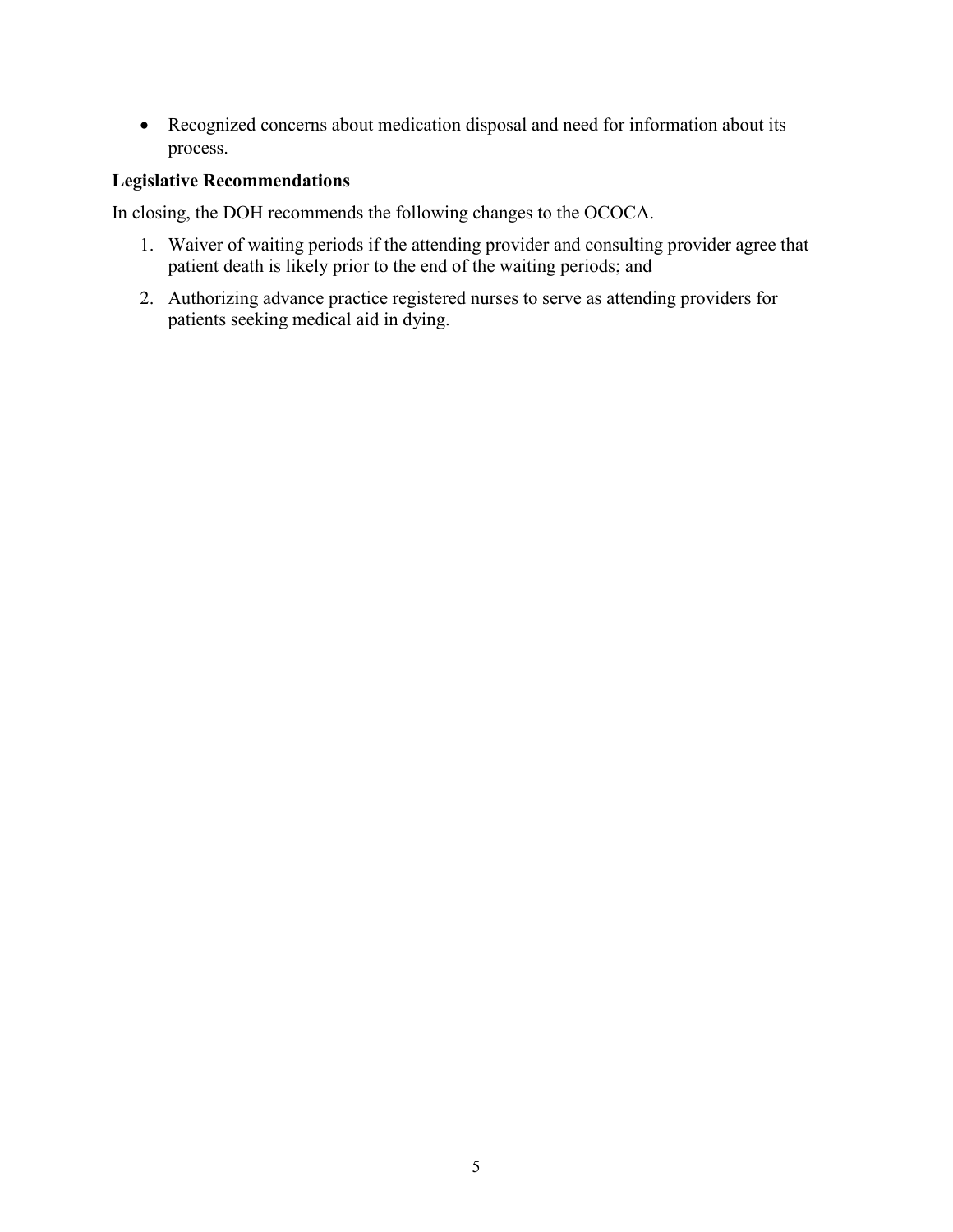# \_\_.B. NO.\_\_

## A BILL FOR AN ACT

RELATING TO CHAPTER 327L.

#### **BE IT ENACTED BY THE LEGISLATURE OF THE STATE OF HAWAII:**

 SECTION 1. Section 327L-1, Hawaii Revised Statutes, is amended by amending the definition of "attending provider" to read as follows: ""Attending provider" means a physician licensed pursuant to chapter 453 or an advanced practice registered nurse licensed pursuant to chapter 457 who has responsibility for the care of the patient and treatment of the patient's terminal disease." SECTION 2. Section 327L-11, Hawaii Revised Statutes, is amended to read as follows: **"**[**[**]**§327L-11**[**]**] **Waiting periods.** (a) Not less than twenty days shall elapse between the qualified patient's initial oral request and the taking of steps to make available a prescription pursuant to section 327L-4(a)(12). Not less than forty-eight hours shall elapse between the qualified patient's written request and the taking of steps to make available a prescription pursuant to section 327L-4(a)(12).

 (b) If the attending provider and consulting provider agree that the patient is likely die prior to the end of the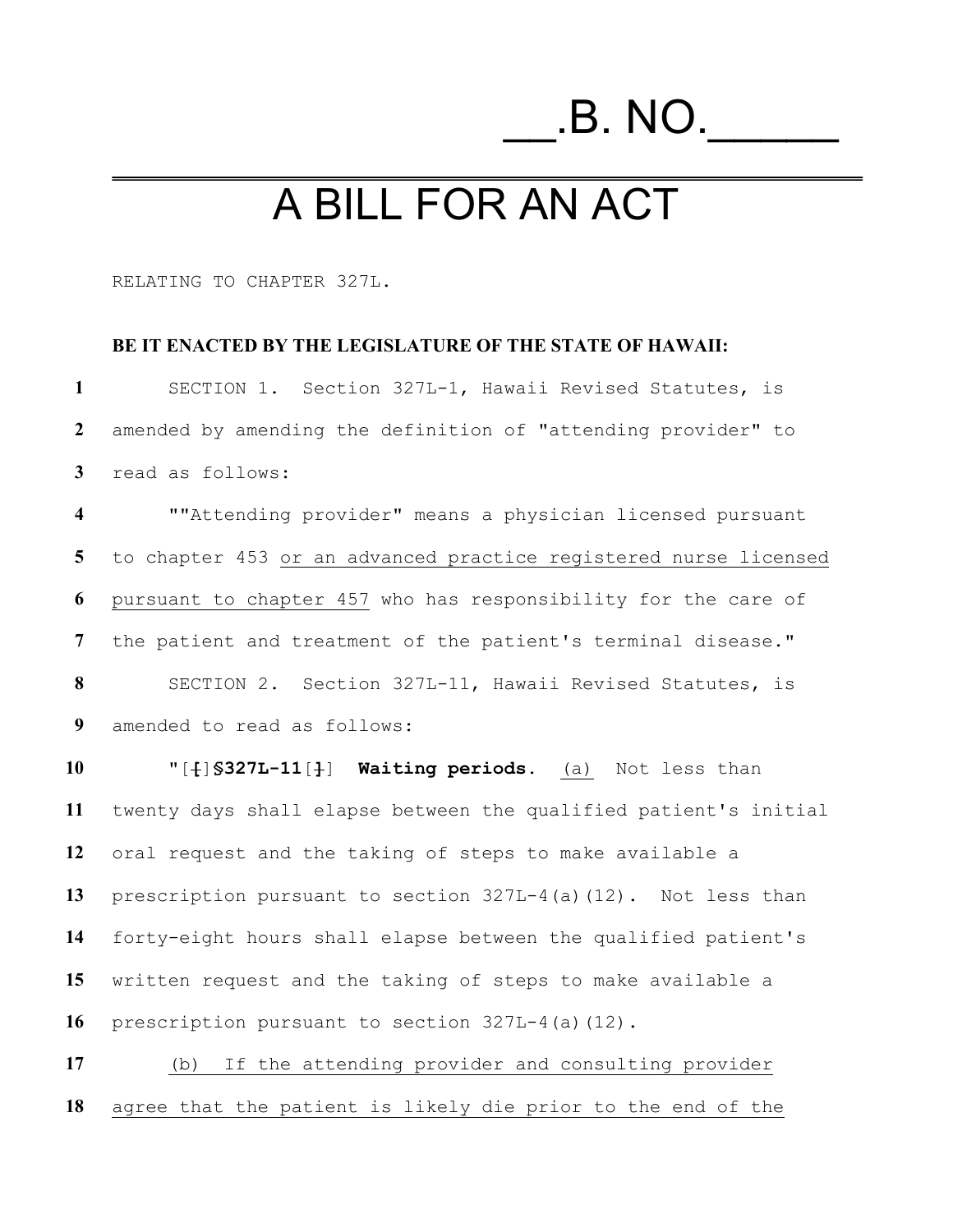### \_\_.B. NO.\_\_\_\_\_

 waiting periods, the attending provider may waive any of the waiting periods." SECTION 3. Section 327L-12, Hawaii Revised Statutes, is amended to read as follows:

 "[**[**]**§327L-12**[**]**] **Medical record; documentation requirements.** The following shall be documented or filed in a qualified patient's medical record:

 (1) All oral requests by the qualified patient for a prescription to end the qualified patient's life pursuant to this chapter;

 (2) All written requests by the qualified patient for a prescription to end the qualified patient's life pursuant to this chapter;

 (3) The attending provider's diagnosis and prognosis and determination that the qualified patient is capable, acting voluntarily, and has made an informed decision;

 (4) The consulting provider's diagnosis and prognosis and verification that the qualified patient is capable, acting voluntarily, and has made an informed decision;

 (5) The counselor's statement of determination that the patient is capable, and does not appear to be suffering from undertreatment or nontreatment of depression or other conditions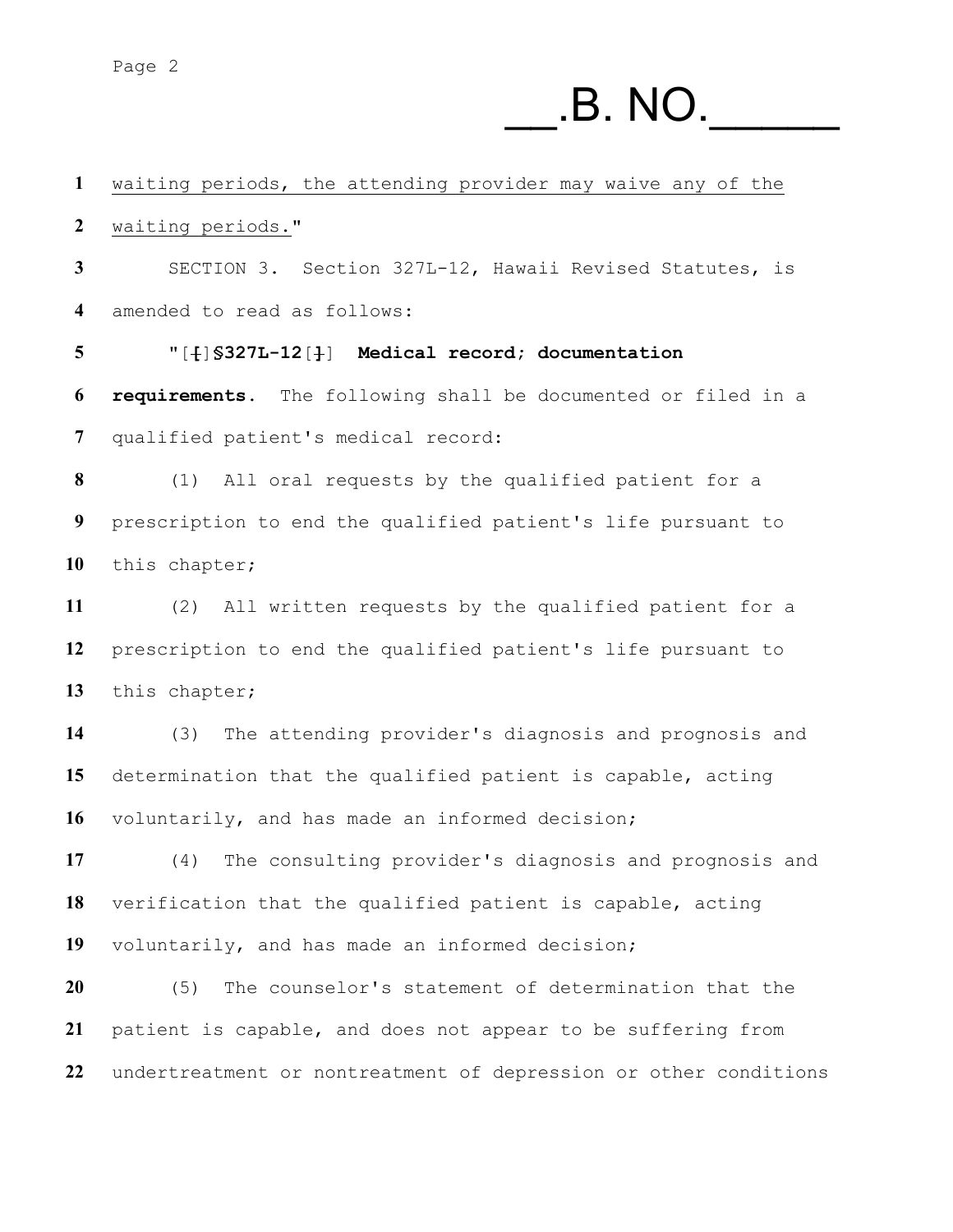## \_\_.B. NO.\_\_\_\_\_

| $\mathbf{1}$            | which may interfere with the patient's ability to make an        |
|-------------------------|------------------------------------------------------------------|
| $\boldsymbol{2}$        | informed decision pursuant to this chapter;                      |
| $\mathbf{3}$            | (6)<br>The attending provider's offer to the qualified           |
| $\overline{\mathbf{4}}$ | patient to rescind the patient's request at the time of the      |
| 5                       | qualified patient's second oral request made pursuant to section |
| 6                       | $327L-9$ ; [and]                                                 |
| $\overline{7}$          | (7) A statement by the attending provider indicating that        |
| 8                       | all requirements under this chapter have been met and indicating |
| 9                       | the steps taken to carry out the request, including              |
| 10                      | identification of the medication prescribed $[-]$ ; and          |
| 11                      | (8) A written attestation by the attending provider and          |
| 12                      | consulting provider for any waiver of waiting periods authorized |
| 13                      | by the attending provider pursuant to section 327L-11(b)."       |
| 14                      | SECTION 4. Statutory material to be repealed is bracketed        |
| 15                      | and stricken. New statutory material is underscored.             |
| 16                      | SECTION 5. This Act shall take effect upon its approval.         |
| 17                      |                                                                  |
| 18                      | INTRODUCED BY:                                                   |
| 19                      | BY REQUEST                                                       |